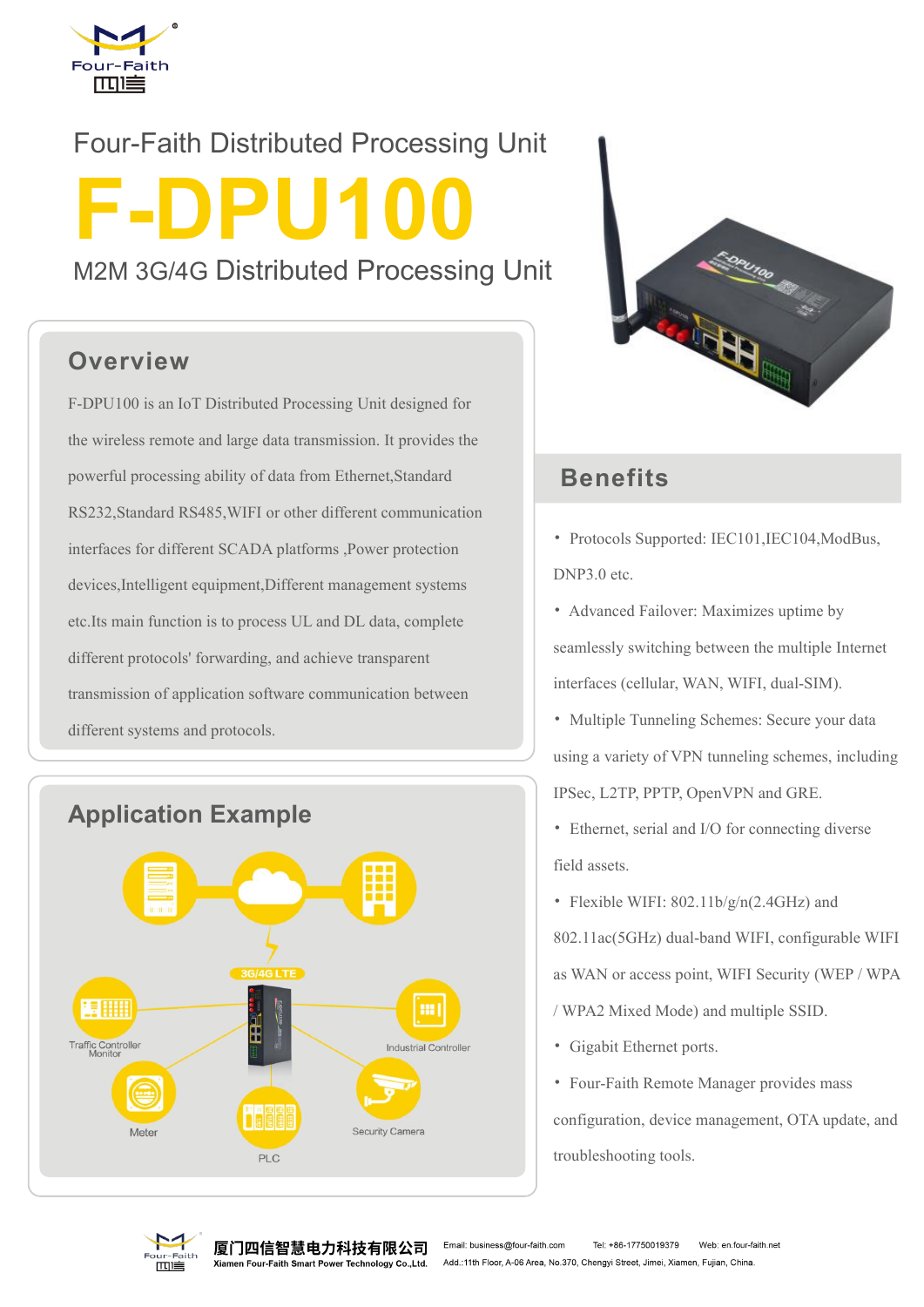## **Packing List**













F-DPU100 Cellular Antenna WIFI Antenna Power Terminal Block Line

| <b>CELLULAR WAN</b>  | • Supported Frequency Bands                       | <b>WIFI</b>                  | · IEEE802.11 ac, compatible IEEE 802.11 b/g/n.                                   |
|----------------------|---------------------------------------------------|------------------------------|----------------------------------------------------------------------------------|
|                      | -- LTE: B1, B2, B3, B4, B5, B7, B8, B20, B28      |                              | • AP and client mode.                                                            |
|                      | -- WCDMA: $2100(B1)$ , $1900(B2)$ , $850(B5)$     |                              | • Adjustable output power (Max: 26dBm)                                           |
|                      | $-EV-DO/CDMA: 800(BC0)$                           |                              | • Access point for up to 30 clients                                              |
|                      | -- GSM/GPRS/EDGE: 850/900/1800/1900               |                              | · Simultaneous access point/client mode                                          |
|                      | • Automatic SIM based network operator switching  |                              | · WEP, WPA-PSK, WPA2-PSK etc. Security                                           |
| <b>HOST</b>          | • 10/100/1000 Base-T RJ45 Ethernet port           | <b>NETWORK</b><br><b>AND</b> | • Network Address Translation (NAT)                                              |
| <b>INTERFACES</b>    | $(1)RS-232$ , $(5)RS-485$ Serial Console Port     | <b>ROUTING</b>               | • Port Forwarding                                                                |
|                      | • 3 SMA antenna connectors (WIFI and              |                              | • Host Port Routing                                                              |
|                      | Double-cellular)                                  |                              | $\cdot$ VRRP                                                                     |
|                      | $\cdot$ (6) pin, (14) pin 3.5mm terminal block    |                              | • Reliable Static Route                                                          |
|                      |                                                   |                              | • Dynamic DNS                                                                    |
| <b>INPUT/OUTPUT</b>  | • (6) pin 3.5mm terminal block.                   | <b>VPN</b>                   | · IPSec, GRE, and OPENVPN Client                                                 |
|                      | $\bullet$ (2) DI, (1) DO, (1) Relay.              |                              | • Up to 10 concurrent tunnels                                                    |
|                      | • Input ON Voltage: 5 to 30 VDC.                  |                              | • Split Tunnel                                                                   |
|                      | • Input OFF Voltage: 0 to 3 VDC.                  |                              | • Dead Peer Detection (DPD)                                                      |
|                      | $\bullet$ Output < 50mA @ 30VDC.                  |                              | • Multiple Subnets                                                               |
|                      | · Relay:1A 250VAC/30VDC                           |                              | • VPN Failover                                                                   |
|                      |                                                   | <b>SECURITY</b>              | • Remote Authentication                                                          |
| <b>LAN</b>           | • DNS, DNS Proxy                                  |                              | $\bullet$ DMZ                                                                    |
|                      | • DHCP Server                                     |                              | • Inbound and Outbound Port filtering                                            |
|                      | • IP Passthrough (option)                         |                              | • Inbound and Outbound Trusted IP                                                |
|                      | $\cdot$ VLAN                                      |                              | • MAC Address Filtering.                                                         |
|                      | • Host Interface Watchdog                         |                              |                                                                                  |
|                      | $\bullet$ PPP <sub>oE</sub>                       | <b>GPS</b> (Option)          | • Antenna Interface: SMA Female, 50 ohms                                         |
| <b>SERIAL</b>        | • TCP/UDP PAD Mode                                |                              | impedance                                                                        |
|                      | · Modbus (ASCII, DTU, Variable)                   |                              | • Tracking Sensitivity: better than -144 dBm                                     |
|                      | $\bullet$ PPP                                     |                              | • Horizontal position accuracy: 2.5 m                                            |
|                      | • Reverse Telnet                                  |                              | • Time-To-First-Fix: 29 s                                                        |
|                      |                                                   |                              | · Protocol: NMEA-0183 V2.3                                                       |
| <b>EVENTS ENGINE</b> | • Custom event triggers and reports.              | <b>OPERATION</b>             | • Operating Temperature: $-35^{\circ}$ C to $+75^{\circ}$ C / $-31^{\circ}$ F to |
| (Option)             | • Configurable interface, no programming.         | <b>ENVIRONMENT</b>           | $+167$ °F                                                                        |
|                      | · Event Types: Digital Input, Network Parameters, |                              | • Storage Temperature: -40°C to 85°C / -40°F to                                  |
|                      | Data Usage, Timer, Power, Device Temperature.     |                              | $185^{\circ}$ F                                                                  |
|                      | • Report Types: TCP, UDP, SMS, SNMP Trap,         |                              | • Humidity: 90% RH @ $60^{\circ}$ C                                              |
|                      | HTTP, JSON.                                       |                              |                                                                                  |
|                      | • Event Actions: Drive Relay Output.              |                              |                                                                                  |